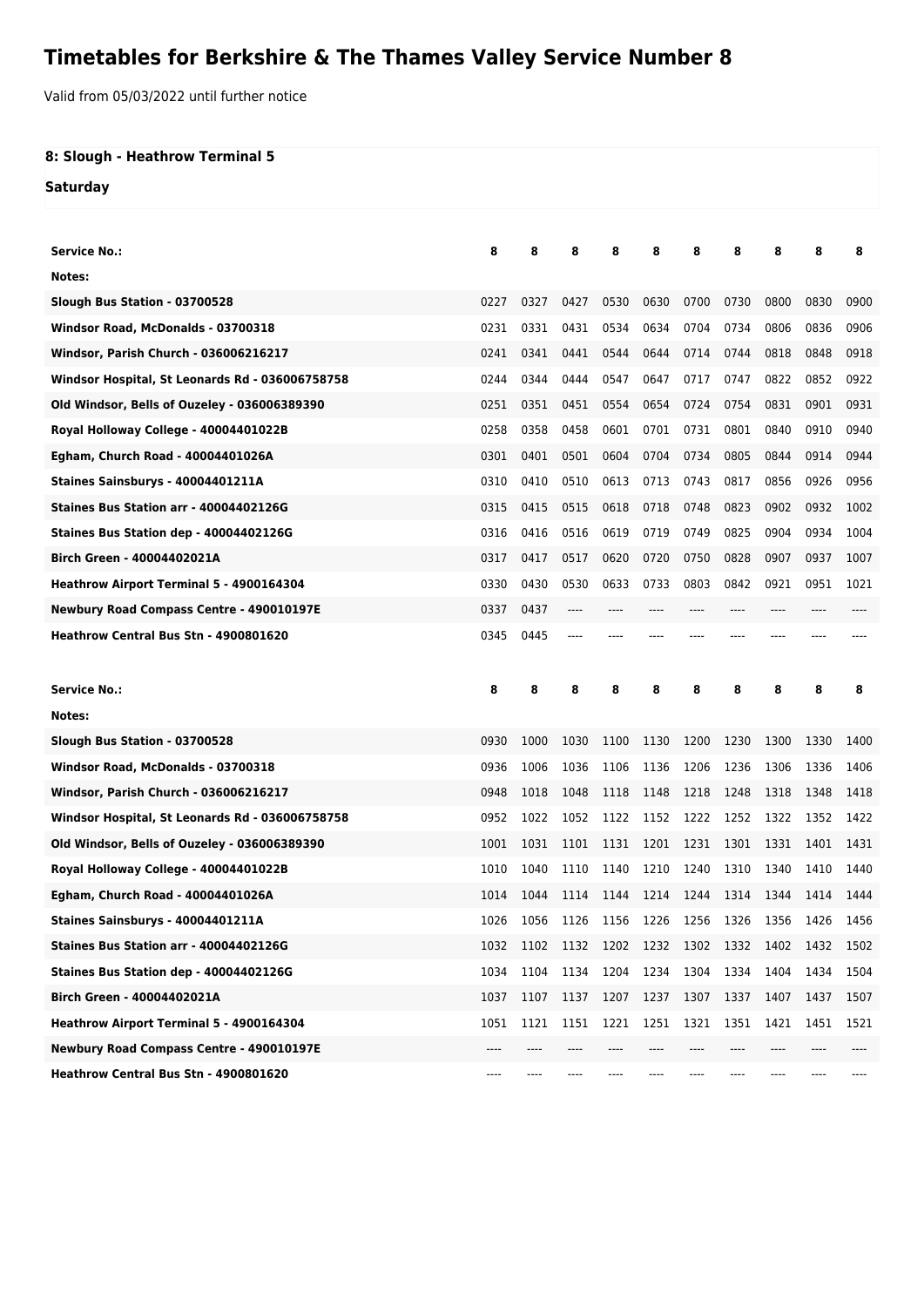| <b>Service No.:</b>                             |      |      | 8     | 8    | 8         | 8     | 8    | 8     | 8    | 8    |
|-------------------------------------------------|------|------|-------|------|-----------|-------|------|-------|------|------|
| Notes:                                          |      |      |       |      |           |       |      |       |      |      |
| Slough Bus Station - 03700528                   |      |      | 1430  | 1500 | 1530      | 1600  | 1630 | 1730  | 1830 | 1930 |
| Windsor Road, McDonalds - 03700318              |      |      | 1436  | 1506 | 1536      | 1606  | 1636 | 1736  | 1834 | 1934 |
| <b>Windsor, Parish Church - 036006216217</b>    |      |      | 1448  | 1518 | 1548      | 1618  | 1648 | 1748  | 1844 | 1944 |
| Windsor Hospital, St Leonards Rd - 036006758758 |      |      | 1452  | 1522 | 1552      | 1622  | 1652 | 1752  | 1847 | 1947 |
| Old Windsor, Bells of Ouzeley - 036006389390    |      |      | 1501  | 1531 | 1601      | 1631  | 1701 | 1801  | 1854 | 1954 |
| Royal Holloway College - 40004401022B           |      |      | 1510  | 1540 | 1610      | 1640  | 1710 | 1810  | 1901 | 2001 |
| Egham, Church Road - 40004401026A               |      |      | 1514  | 1544 | 1614      | 1644  | 1714 | 1814  | 1904 | 2004 |
| Staines Sainsburys - 40004401211A               |      |      | 1526  | 1556 | 1626      | 1656  | 1726 | 1826  | 1913 | 2013 |
| Staines Bus Station arr - 40004402126G          |      |      | 1532  | 1602 | 1632      | 1702  | 1732 | 1832  | 1918 | 2018 |
| Staines Bus Station dep - 40004402126G          |      |      | 1534  | 1604 | 1634      | 1704  | 1734 | 1833  | 1919 | 2019 |
| Birch Green - 40004402021A                      |      |      | 1537  | 1607 | 1637      | 1707  | 1737 | 1834  | 1920 | 2020 |
| Heathrow Airport Terminal 5 - 4900164304        |      |      | 1551  | 1621 | 1651      | 1721  | 1751 | 1847  | 1933 | 2033 |
| Newbury Road Compass Centre - 490010197E        |      |      | $---$ |      |           | $---$ | ---- | $---$ | ---- |      |
| Heathrow Central Bus Stn - 4900801620           |      |      |       |      |           |       |      |       |      |      |
|                                                 |      |      |       |      |           |       |      |       |      |      |
| 8: Heathrow Terminal 5 - Slough                 |      |      |       |      |           |       |      |       |      |      |
| Saturday                                        |      |      |       |      |           |       |      |       |      |      |
|                                                 |      |      |       |      |           |       |      |       |      |      |
| <b>Service No.:</b>                             | 8    | 8    | 8     | 8    | 8         | 8     | 8    | 8     | 8    | 8    |
| Notes:                                          |      |      |       |      |           |       |      |       |      |      |
| Heathrow Central Bus Stn - 4900080161           | 0358 | 0458 | ----  |      |           |       |      |       |      |      |
| Compass Centre - 490005530W                     | 0405 | 0505 | ----  |      |           |       | ---- | ----  |      |      |
| Heathrow Airport Terminal 5 - 4900164304        | 0413 | 0513 | 0545  | 0645 | 0745      | 0830  | 0900 | 0930  | 1000 | 1030 |
| <b>Birch Green - 40004402021B</b>               | 0423 | 0523 | 0555  | 0655 | 0755      | 0842  | 0912 | 0942  | 1012 | 1042 |
| Staines Bus Station arr - 40004402126G          | 0426 | 0526 | 0558  | 0658 | 0758      | 0845  | 0915 | 0945  | 1015 | 1045 |
| Staines Bus Station dep - 40004402126G          | 0427 | 0527 | 0559  | 0659 | 0759      | 0847  | 0917 | 0947  | 1017 | 1047 |
| Sainsburys, Thorpe Road - 40004401211B          | 0431 | 0531 | 0603  | 0703 | 0803      | 0853  | 0923 | 0953  | 1023 | 1053 |
| Egham, Church Road - 40004401026B               | 0441 | 0541 | 0613  | 0713 | 0813      | 0905  | 0935 | 1005  | 1035 | 1105 |
| Royal Holloway College - 40004401022A           |      |      |       |      |           |       |      |       |      |      |
|                                                 | 0444 | 0544 | 0616  | 0716 | 0816      | 0909  | 0939 | 1009  | 1039 | 1109 |
| Old Windsor, Bells of Ouzeley - 036006389389    | 0451 | 0551 | 0623  |      | 0723 0823 | 0918  | 0948 | 1018  | 1048 | 1118 |

Windsor Hospital, St Leonards Rd - 036006758758 0557 0457 0557 0629 0729 0829 0927 0957 1027 1057 1127 **Windsor Parish Church - 036006216216** 0500 0500 0500 0600 0632 0732 0832 0931 1001 1031 1101 1131 **Windsor Road McDonalds - 03700319** 0510 0610 0642 0742 0844 0943 1013 1043 1113 1143 **Slough Bus Station - 03700528** 0514 0614 0646 0746 0850 0949 1019 1049 1119 1149